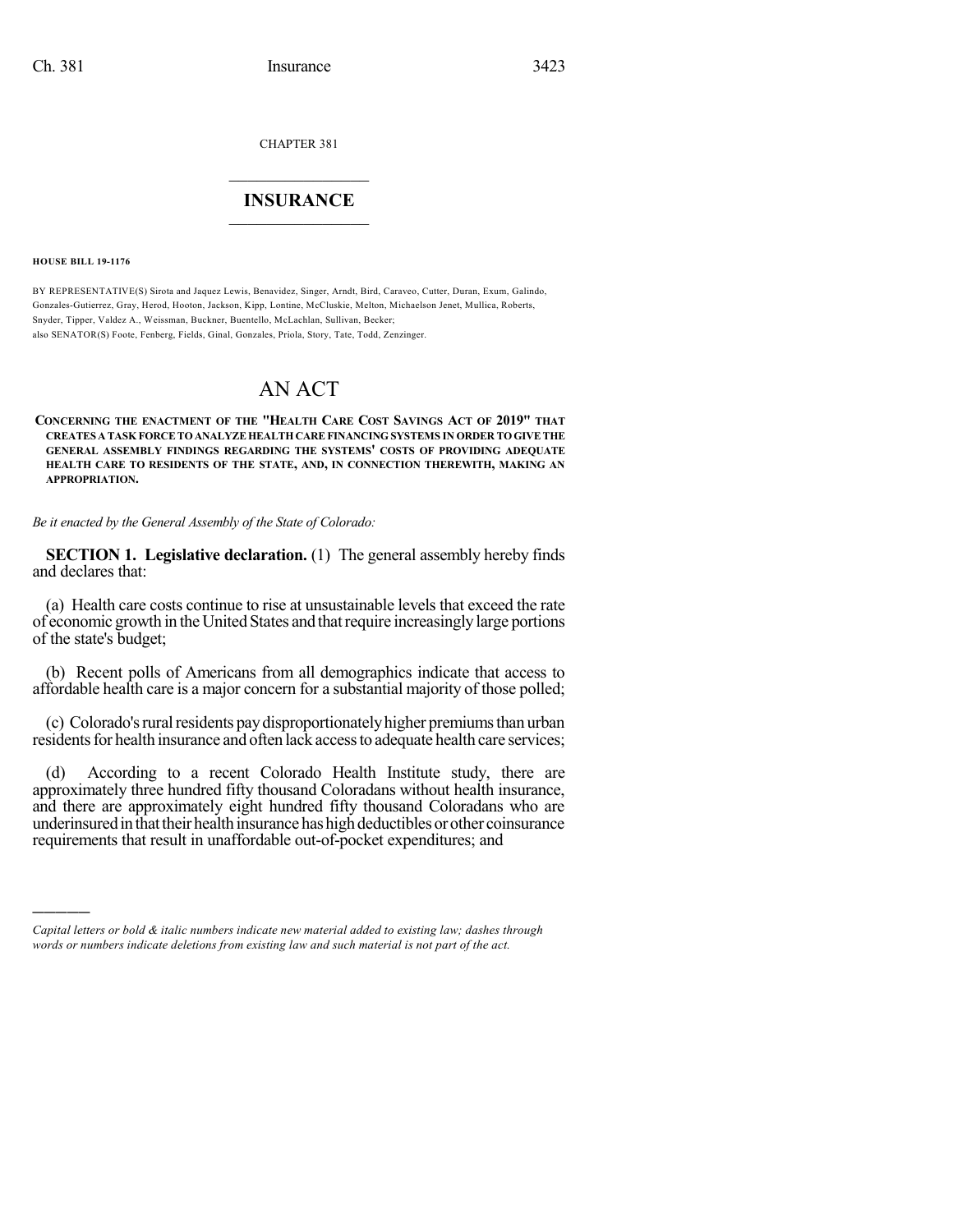(e) Coloradans need facts to determine the most cost-effective method of financing health care that ensures that all Coloradans have access to adequate and affordable health care.

**SECTION 2.** In Colorado Revised Statutes, **add** article 11 to title 25.5 as follows:

## **ARTICLE 11 Health Care Cost Savings Act**

**25.5-11-101. Short title.** THE SHORT TITLE OF THIS ARTICLE 11 IS THE "HEALTH CARE COST SAVINGS ACT OF 2019".

**25.5-11-102. Definitions.** AS USED IN THIS ARTICLE 11, UNLESS THE CONTEXT OTHERWISE REQUIRES:

(1) "FEDERAL ACT" MEANS THE FEDERAL "PATIENT PROTECTION AND AFFORDABLECAREACT",PUB.L.111-148, AS AMENDED BY THE FEDERAL "HEALTH CARE AND EDUCATION RECONCILIATION ACT OF 2010", PUB.L. 111-152.

(2) "HEALTH BENEFIT EXCHANGE" MEANS THE COLORADO HEALTH BENEFIT EXCHANGE CREATED IN ARTICLE 22 OF TITLE 10.

(3) "MEDICAID" MEANS THE PROGRAM ESTABLISHED PURSUANT TO THE "COLORADO MEDICAL ASSISTANCE ACT", ARTICLES 4, 5, AND 6 OF THIS TITLE 25.5;

(4) "MEDICARE" MEANS FEDERAL INSURANCE OR ASSISTANCE AS PROVIDED BY TITLE XVIII OF THE FEDERAL "SOCIAL SECURITY ACT", AS AMENDED, 42 U.S.C. SEC. 1395 ET SEQ.

(5) "PUBLIC OPTION SYSTEM" MEANS A HEALTH CARE SYSTEM UNDER WHICH EVERY RESIDENT OF THE STATE IS ABLE TO PURCHASE A HEALTH BENEFIT PLAN MANAGED BY THE STATE OR THROUGH THE HEALTH BENEFIT EXCHANGE.

(6) "TASK FORCE" MEANS THE HEALTH CARE COST ANALYSIS TASK FORCE CREATED IN SECTION 25.5-11-103.

(7) "UNIVERSAL HEALTH CARE" MEANS A HEALTH CARE SYSTEM UNDER WHICH EVERY RESIDENT OF THE STATE HAS ACCESS TO ADEQUATE AND AFFORDABLE HEALTH CARE.

**25.5-11-103. Health care cost analysis task force - creation - membership duties - reports.** (1) THERE IS CREATED IN THE STATE DEPARTMENT THE HEALTH CARE COST ANALYSIS TASK FORCE FOR THE PURPOSE OF DEVELOPING COMPREHENSIVE FISCAL ANALYSES OF CURRENT AND ALTERNATIVE HEALTH CARE FINANCING SYSTEMS.

(2) (a) ON OR BEFORE SEPTEMBER 1, 2019, THE PRESIDENT OF THE SENATE, THE MINORITY LEADER OF THE SENATE, THE SPEAKER OF THE HOUSE OF REPRESENTATIVES,AND THE MINORITY LEADER OF THE HOUSE OF REPRESENTATIVES SHALL EACH APPOINT ONE MEMBER OF THE GENERAL ASSEMBLY TO THE TASK FORCE.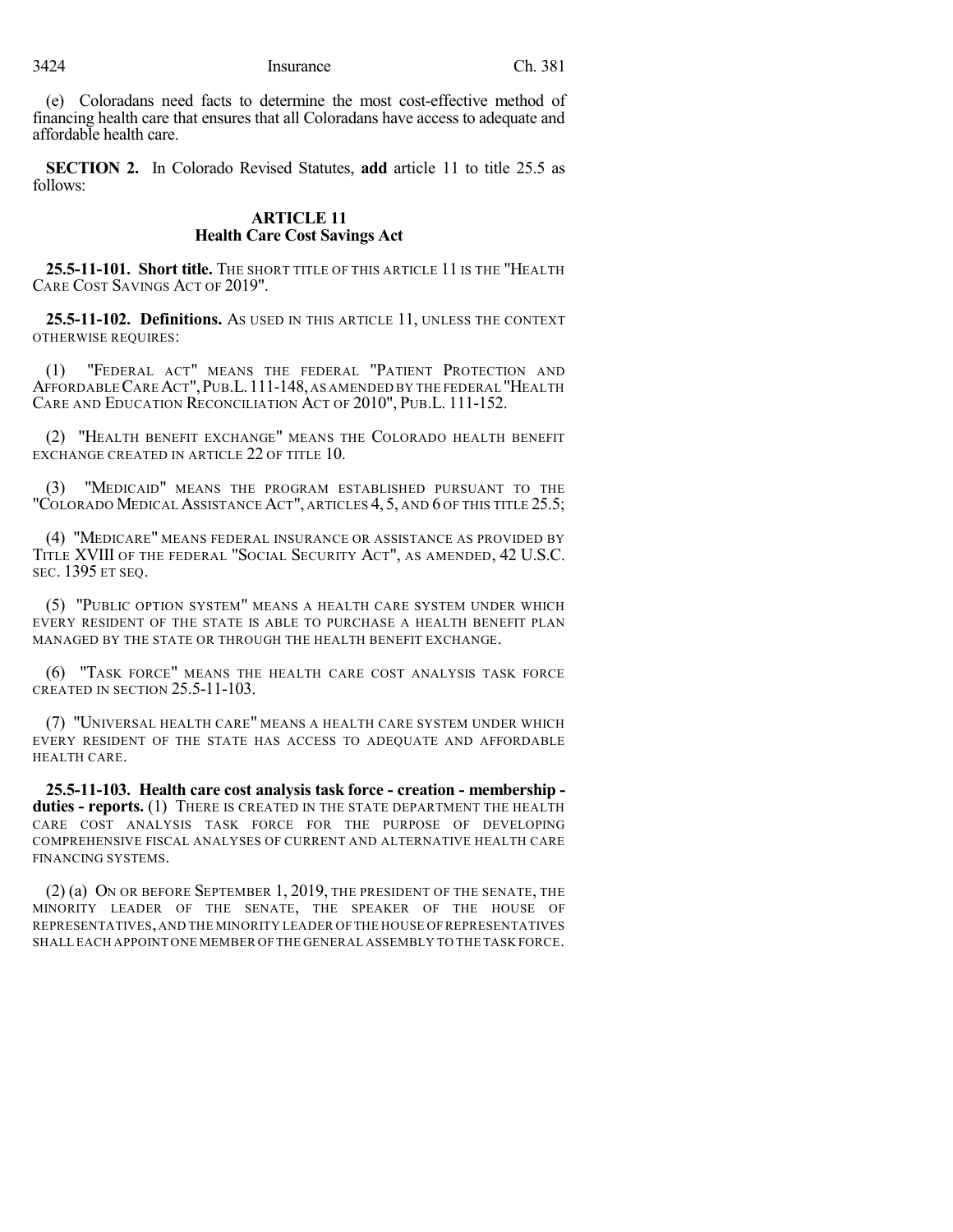## Ch. 381 Insurance 3425

(b) ON OR BEFORE SEPTEMBER 1, 2019, THE GOVERNOR SHALL APPOINT FOUR MEMBERS TO THE TASK FORCE. IN MAKING THE APPOINTMENTS, THE GOVERNOR SHALL ENSURE THAT THE APPOINTEES:

(I) HAVE A DEMONSTRATED ABILITY TO REPRESENT THE INTERESTS OF ALL COLORADANS AND, REGARDLESS OF THE APPOINTEES' BACKGROUNDS OR AFFILIATIONS, ARE ABLE TO PRESENT OBJECTIVE, NONPARTISAN, FACTUAL, AND EVIDENCE-BASED IDEAS AND TO OBJECTIVELY ADVISE THE ANALYST CONCERNING THE HEALTH CARE FINANCING SYSTEMS; AND

(II) REFLECT THE SOCIAL, DEMOGRAPHIC, AND GEOGRAPHIC DIVERSITY OF THE STATE.

(c) THE EXECUTIVE DIRECTORS OF THE DEPARTMENT OF HUMAN SERVICES, THE DEPARTMENT OF PUBLIC HEALTH AND ENVIRONMENT,AND THE STATE DEPARTMENT, THE COMMISSIONER OF INSURANCE, AND THE CHIEF EXECUTIVE OFFICER OF THE HEALTH BENEFIT EXCHANGE, OR THEIR DESIGNEES, SHALL SERVE ON THE TASK FORCE.

(3) THE TASK FORCE SHALL SELECT A CHAIR AND VICE-CHAIR FROM AMONG ITS MEMBERS. A MEMBER OF THE TASK FORCE APPOINTED PURSUANT TO SUBSECTION  $(2)(b)$  OF THIS SECTION MAY BE REMOVED BY A MAJORITY VOTE OF THE REMAINING MEMBERS OF THE TASK FORCE. IF A VACANCY OCCURS ON THE TASK FORCE, THE ORIGINAL APPOINTING AUTHORITY SHALL APPOINT A NEW MEMBER TO FILL THE VACANCY.

(4) NONLEGISLATIVE TASK FORCE MEMBERS ARE NOT ENTITLED TO RECEIVE PER DIEM OR OTHER COMPENSATION FOR PERFORMANCE OF SERVICES FOR THE TASK FORCE BUT MAY BE REIMBURSED FOR ACTUAL AND NECESSARY EXPENSES WHILE ENGAGED IN THE PERFORMANCE OF OFFICIAL DUTIES OF THE TASK FORCE. LEGISLATIVE TASK FORCE MEMBERS ARE REIMBURSED PURSUANT TO SECTION 2-2-307 (3).

(5) THE TASK FORCE SHALL:

(a) ON OR BEFORE OCTOBER 1, 2019, ISSUE A COMPETITIVE SOLICITATION UNDER THE "PROCUREMENT CODE", ARTICLES 101 TO 112 OF TITLE 24, IN ORDER TO SELECT AN ANALYST TO PROVIDE A DETAILED ANALYSIS OF FISCAL COSTS AND OTHER IMPACTS OF THE HEALTH CARE FINANCING SYSTEMS SPECIFIED IN THIS ARTICLE 11;

(b) BY MAJORITY VOTE, SELECT AND CONTRACT WITH AN ANALYST WHO:

(I) HAS EXPERIENCE CONDUCTING HEALTH CARE COST ANALYSES;

(II) IS FAMILIAR WITH DIFFERENT METHODOLOGIES USED; AND

(III) IS, IN THE OPINION OF THE TASK FORCE, EMPLOYED BY AN ORGANIZATION THAT IS NONPARTISAN AND UNBIASED;

(c) ON OR BEFORE JANUARY 1, 2021, SUBMIT A PRELIMINARY REPORT TO THE GENERAL ASSEMBLY THAT CONTAINS THE ANALYST'S METHODOLOGY FOR STUDYING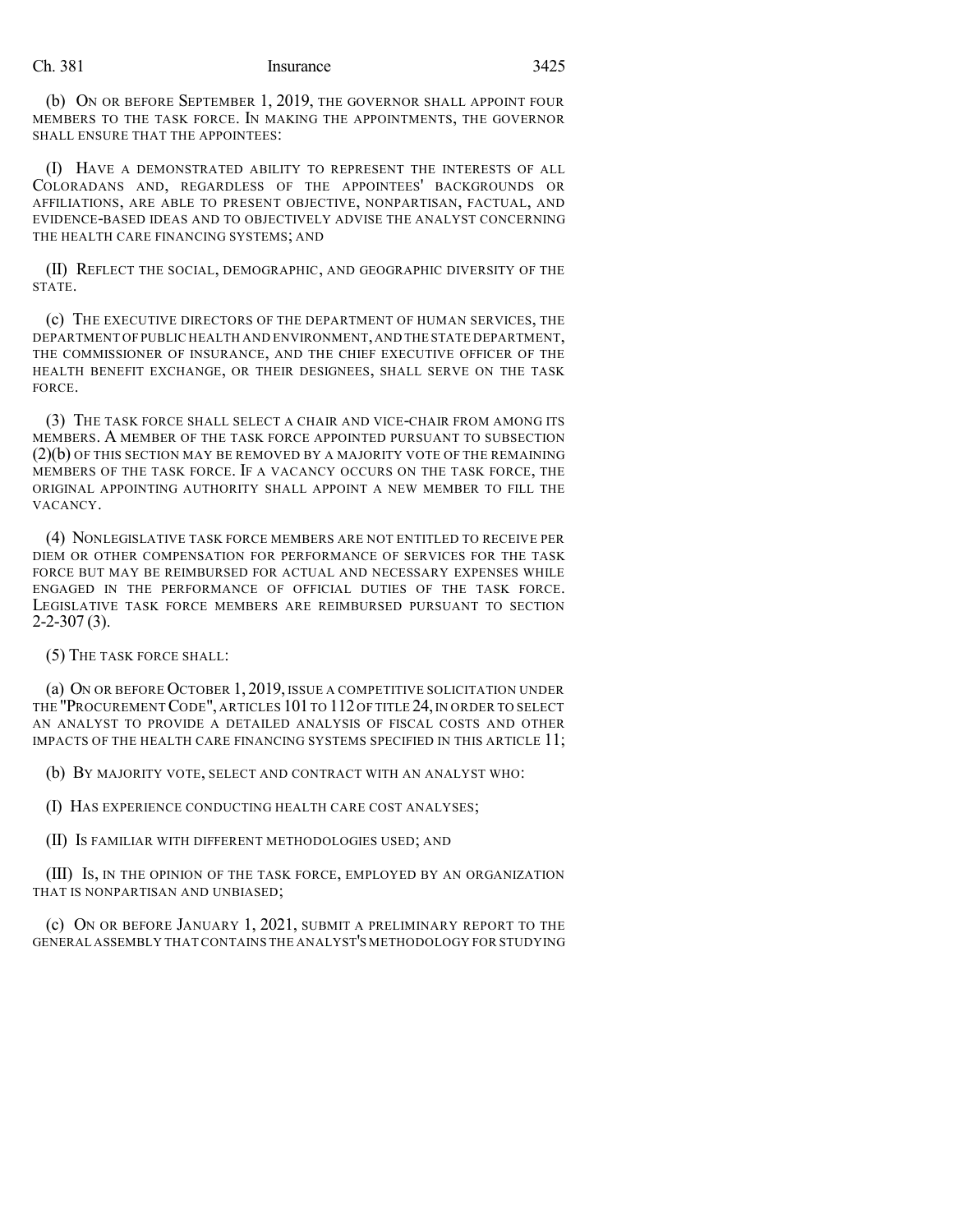THE HEALTH CARE FINANCING SYSTEMS SPECIFIED IN THIS ARTICLE 11; AND

(d) ON OR BEFORE SEPTEMBER 1, 2021, DELIVER TO THE GENERAL ASSEMBLY A FINAL REPORT OF THE TASK FORCE'S FINDINGS RECEIVED FROM THE ANALYST SELECTED PURSUANT TO THIS SECTION.

(6) IN CARRYING OUT ITS DUTIES PURSUANT TO THIS SECTION, THE TASK FORCE MAY HIRE STAFF AND CONSULTANTS FOR THE PURPOSES OF THIS ARTICLE 11.

(7) THE TASK FORCE IS SUBJECT TO ARTICLES 6 AND 72 OF TITLE 24.

**25.5-11-104. Analyst - duties.** (1) THE ANALYST SELECTED PURSUANT TO SECTION 25.5-11-103 (5) SHALL HOST AT LEAST THREE STAKEHOLDER MEETINGS IN DIFFERENT GEOGRAPHIC REGIONS OF THE STATE TO DETERMINE THE METHODOLOGY TO BE USED TO STUDY THE HEALTH CARE FINANCING SYSTEMS SPECIFIED IN SUBSECTION (2) OF THIS SECTION.

(2) THE ANALYST SHALL ANALYZE,AT A MINIMUM,THE FOLLOWING HEALTH CARE SYSTEMS:

(a) THE CURRENT COLORADO HEALTH CARE FINANCING SYSTEM IN WHICH RESIDENTS RECEIVE HEALTH CARE COVERAGE FROM PRIVATE INSURERS AND PUBLIC PROGRAMS OR ARE UNINSURED;

(b) A MULTI-PAYER UNIVERSAL HEALTH CARE SYSTEM IN WHICH ALL RESIDENTS OF COLORADO ARE COVERED UNDER A PLAN WITH A MANDATED SET OF BENEFITS THAT IS PUBLICLY AND PRIVATELY FUNDED AND ALSO PAID FOR BY EMPLOYER AND EMPLOYEE CONTRIBUTIONS; AND

(c) APUBLICLY FINANCED AND PRIVATELY DELIVERED UNIVERSAL HEALTH CARE SYSTEM THAT DIRECTLY COMPENSATES PROVIDERS.

(3) THE ANALYST SHALL PREPARE A DETAILED ANALYSIS OF EACH HEALTH CARE FINANCING SYSTEM. EACH ANALYSIS MAY:

(a) INCLUDE THE FIRST, SECOND, FIFTH, AND TENTH YEAR COSTS;

(b) SET COMPENSATION FOR LICENSED HEALTH CARE PROVIDERS AT LEVELS THAT RESULT IN NET INCOME THAT WILL ATTRACT AND RETAIN NECESSARY HEALTH CARE PROVIDERS;

(c) INCLUDE HEALTH CARE BENEFITS REIMBURSED AT ONE HUNDRED TWENTY PERCENT OF MEDICARE RATES FOR RESIDENTS OF COLORADO WHO ARE TEMPORARILY LIVING OUT OF STATE;

(d) DEFINE, DESCRIBE, AND QUANTIFY THE NUMBER OF UNINSURED, UNDERINSURED, AND AT-RISK INSURED INDIVIDUALS IN EACH SYSTEM;

(e) INCLUDE IN EACH SYSTEM THE PROVISION OF BENEFITS THAT ARE THE SAME AS THE BENEFITS REQUIRED BY THE FEDERAL ACT;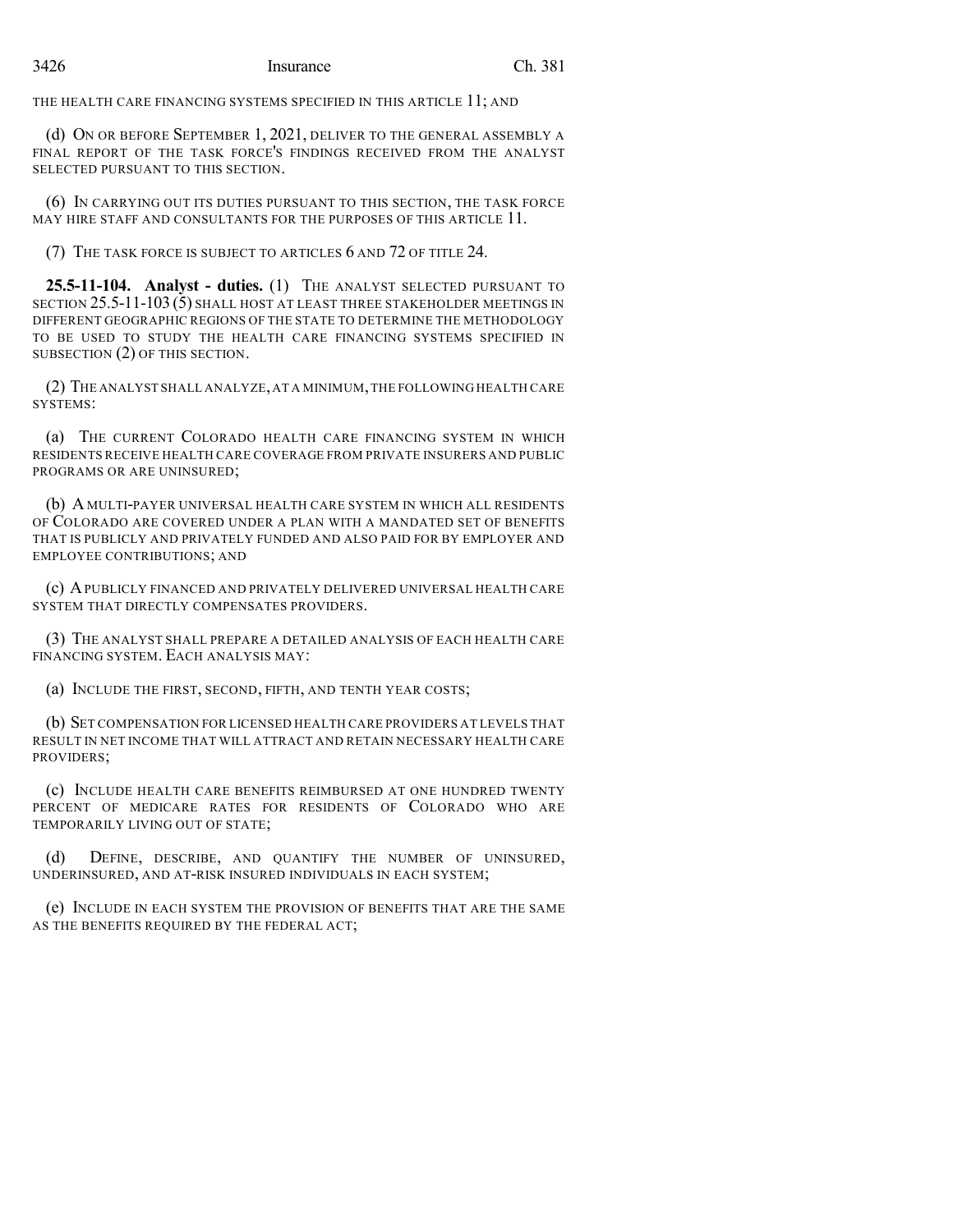(f) IDENTIFY HEALTH EXPENDITURES BY PAYER;

(g) IDENTIFY OUT-OF-POCKET CHARGES INCLUDING COINSURANCE,DEDUCTIBLES, AND COPAYMENTS;

(h) DESCRIBE HOW THE SYSTEM PROVIDES THE FOLLOWING:

(I) SERVICES REQUIRED BY THE FEDERAL ACT;

(II) MEDICARE-QUALIFIED SERVICES;

(III) MEDICAID SERVICES AND BENEFITS EQUAL TO OR GREATER THAN CURRENT SERVICES AND BENEFITS AND WITH EQUIVALENT PROVIDER COMPENSATION RATES;

(IV) MEDICAID SERVICES AND BENEFITS FOR INDIVIDUALS WITH DISABILITIES WHO DO NOT MEET ASSET OR INCOME QUALIFICATIONS,WHO HAVE THE RIGHT TO MANAGE THEIR OWN CARE, AND WHO HAVE THE RIGHT TO DURABLE MEDICAL EQUIPMENT;

(V) COVERAGE FOR WOMEN'S HEALTH CARE AND REPRODUCTIVE SERVICES;

(VI) VISION, HEARING, AND DENTAL SERVICES;

(VII) ACCESS TO PRIMARY SPECIALTY HEALTH CARE SERVICES IN RURAL COLORADO AND OTHER UNDERSERVED AREAS OR POPULATIONS; AND

(VIII) BEHAVIORAL, MENTAL HEALTH, AND SUBSTANCE USE DISORDERS SERVICES;

(i) PROVIDE A REVIEW OF EXISTING LITERATURE REGARDING THE COLLATERAL COSTS TO SOCIETY OF HIGH HEALTH CARE COSTS, WHICH MAY INCLUDE:

(I) THE COST OF EMERGENCY ROOM, URGENT CARE, AND INTENSIVE CARE TREATMENT FOR INDIVIDUALS WHO ARE UNABLE TO AFFORD PREVENTIVE OR PRIMARY CARE IN LOWER-COST SETTINGS;

(II) THE COST IN LOST TIME FROM WORK, DECREASED PRODUCTIVITY, OR UNEMPLOYMENT FOR INDIVIDUALS WHO, AS A RESULT OF BEING UNABLE TO AFFORD PREVENTIVE OR PRIMARY CARE, DEVELOP A MORE SEVERE, URGENT, OR DISABLING CONDITION;

(III) THE COST OF BANKRUPTCIES CAUSED BY UNAFFORDABLE MEDICAL EXPENSES, INCLUDING THE COST TO THE INDIVIDUALS WHO ARE FORCED TO FILE FOR BANKRUPTCY AND THE COST TO HEALTH CARE PROVIDERS THAT DO NOT GET PAID AS A RESULT;

(IV) THE COSTS TO AND EFFECTS ON INDIVIDUALS WHO DO NOT FILE BANKRUPTCIES BECAUSE OF MEDICAL EXPENSES AND WHO ARE FINANCIALLY DEPLETED BY THESE COSTS;

(V) MEDICAL COSTS CAUSED BY THE DIVERSION OF FUNDS FROM OTHER HEALTH DETERMINANTS, SUCH AS EDUCATION, SAFE FOOD SUPPLY, OR SAFE WATER SUPPLY;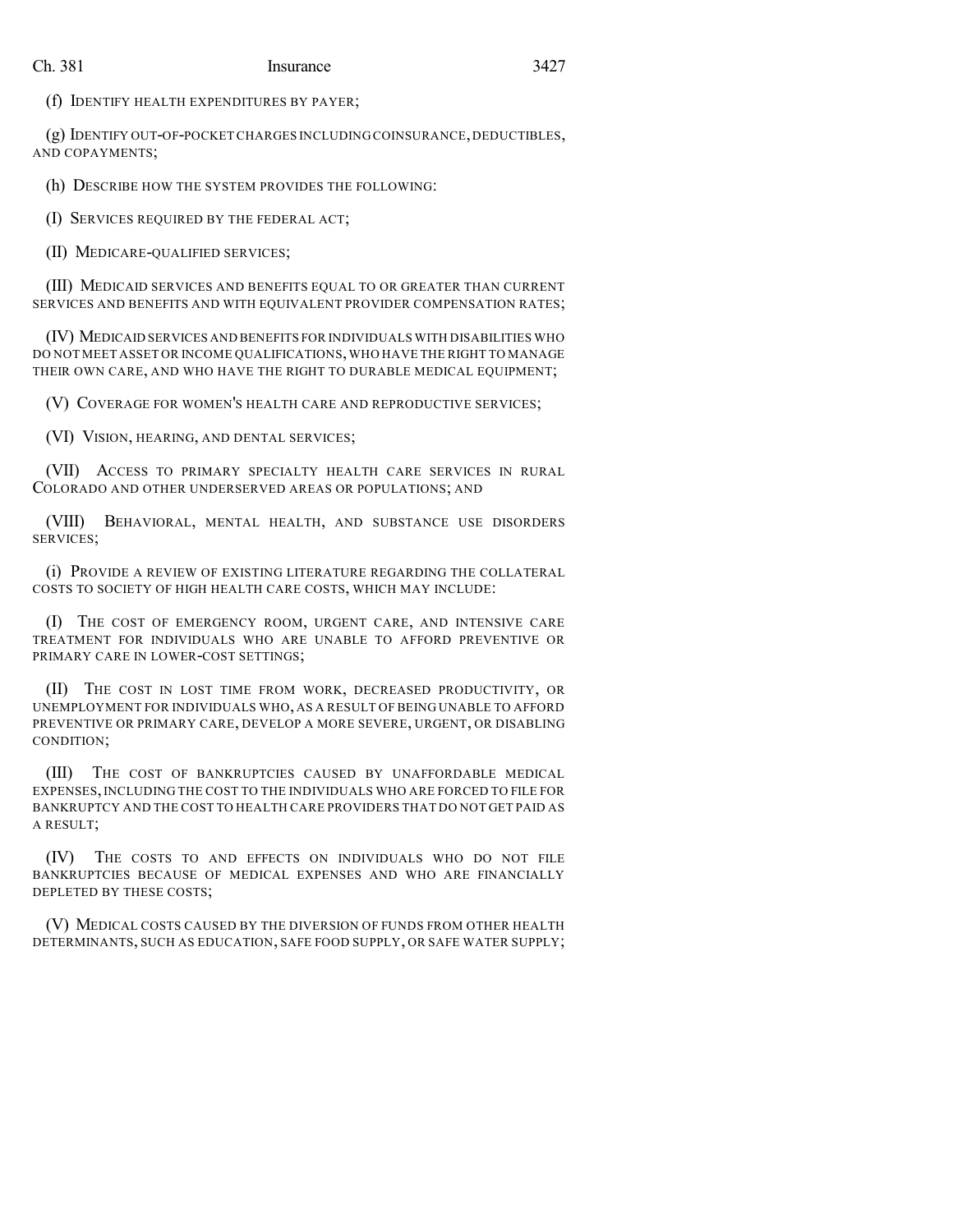AND

(VI) OTHER COLLATERAL COSTS AS DETERMINED BY THE TASK FORCE.

(4) THE ANALYST SHALL MODEL SUFFICIENT AND FAIR FUNDING SYSTEMS THAT MAY BE VIABLE FOR EACH SYSTEM STUDIED PURSUANT TO THIS SECTION THAT MAY RAISE REVENUE FROM:

(a) THE GENERAL FUND;

(b) FEDERAL WAIVERS AVAILABLE UNDER MEDICAID AND THE FEDERAL ACT, AS APPROPRIATE FOR EACH SYSTEM STUDIED;

(c) PROGRESSIVE INCOME TAXES;

(d) PAYROLL TAXES THAT MAY BE SPLIT BETWEEN EMPLOYER AND EMPLOYEE;

(e) OTHER TAXES; AND

(f) PREMIUMS BASED ON INCOME.

(5) THE ANALYST SHALL CARRY OUT THE DUTIES OF THIS SECTION TO THE EXTENT FEASIBLE WITH FUNDING PROVIDED THROUGH MONEYS APPROPRIATED BY THE GENERAL ASSEMBLY AND WITH GIFTS,GRANTS,AND DONATIONS AND AS PRIORITIZED BY THE TASK FORCE.

**25.5-11-105. Appropriation - gifts, grants, and donations.** (1) FOR EACH FISCAL YEAR 2019-20 AND 2020-21, THE GENERAL ASSEMBLY MAY APPROPRIATE ONE HUNDRED THOUSAND DOLLARS TO THE STATE DEPARTMENT FOR THE IMPLEMENTATION OF THIS ARTICLE 11.

(2) THE STATE DEPARTMENT AND THE TASK FORCE MAY SEEK, ACCEPT, AND EXPEND GIFTS, GRANTS, OR DONATIONS, INCLUDING IN-KIND DONATIONS, FROM PRIVATE OR PUBLIC SOURCES FOR THE PURPOSES OF THIS ARTICLE 11.

(3) THE TASK FORCE MAY USE MONEY AVAILABLE PURSUANT TO SUBSECTIONS (1) AND (2) OF THIS SECTION FOR THE IMPLEMENTATION OF THIS ARTICLE 11 TO:

(a) COMPENSATE ANY NECESSARY STAFF AND CONSULTANTS HIRED PURSUANT TO SECTION 25.5-11-103 (6);

(b) PAY THE ANALYST SELECTED PURSUANT TO SECTION 25.5-11-103(5) FOR THE COSTS ASSOCIATED WITH THE DEVELOPMENT OF THE METHODOLOGY AND ANALYSES CONDUCTED PURSUANT TO SECTION 25.5-11-104; AND

(c) REIMBURSE THE TASK FORCE MEMBERS' ACTUAL AND NECESSARY EXPENSES IN PERFORMING THEIR DUTIES.

**25.5-11-106. Repeal of article.** THIS ARTICLE 11 IS REPEALED, EFFECTIVE SEPTEMBER 1, 2022.